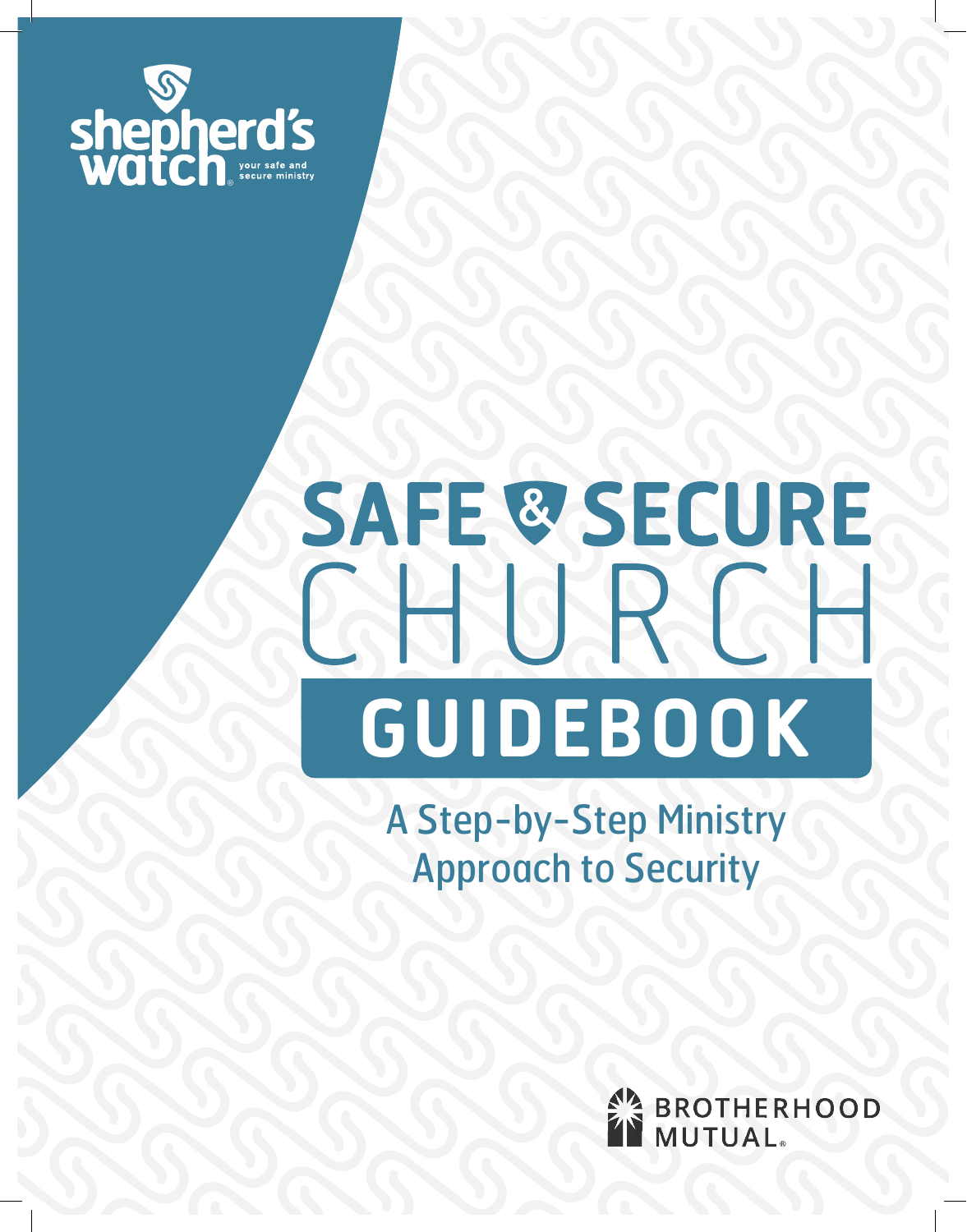**Shepherd's Watch® Safe and Secure Church Guidebook** *A Step-by-Step Ministry Approach to Security*

Copyright © 2018 Brotherhood Mutual Insurance Company®

Published in partnership with Group Publishing, Inc.

Visit our website: **group.com**

*A*ll rights reserved. No part of this book may be reproduced in any manner whatsoever without prior written permission from the publisher, except where noted in the text and in the case of brief quotations embodied in critical articles and reviews. For information, visit group.com/permissions.

If any copyrighted materials have been inadvertently used in this work without proper credit being given in one manner or another, please notify Brotherhood Mutual Insurance Company in writing so future printings of this work may be corrected accordingly. Write to Brotherhood Mutual Insurance Company, 6400 Brotherhood Way, P.O. Box 2227, Fort Wayne, Indiana 46801.

The information provided in this guidebook is intended to be helpful, but it does not constitute legal advice and is not a substitute for the advice from a licensed attorney in your area. Please consult your attorney when creating, reviewing, or revising policies and procedures.

Written and Designed by Brotherhood Mutual Marketing and Communications Staff.

### **ISBN: 978-1-4707-5554-6**

Printed in the USA.

10 9 8 7 6 5 4 3 2 1 27 26 25 24 23 22 21 20 19 18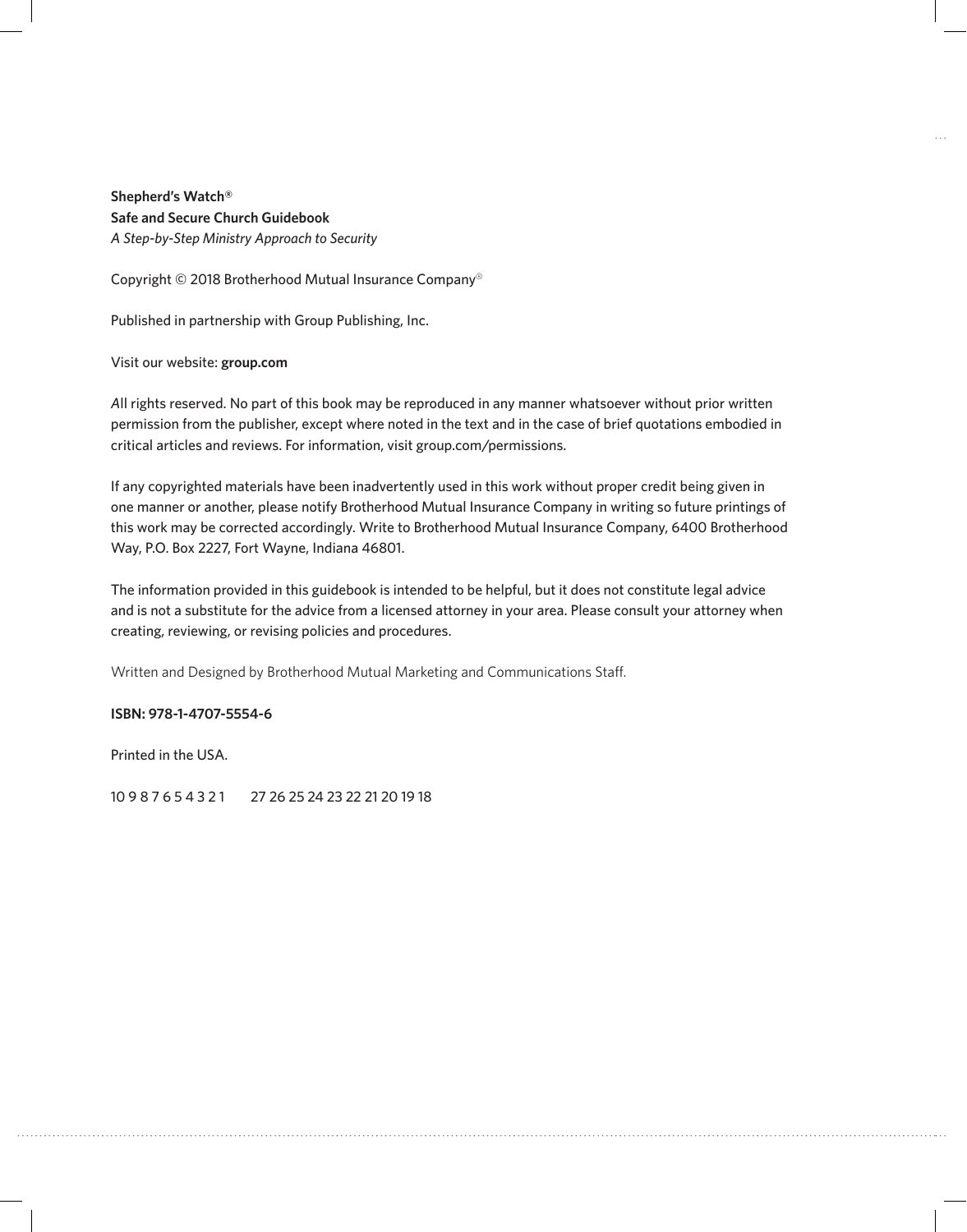### **Table of Contents**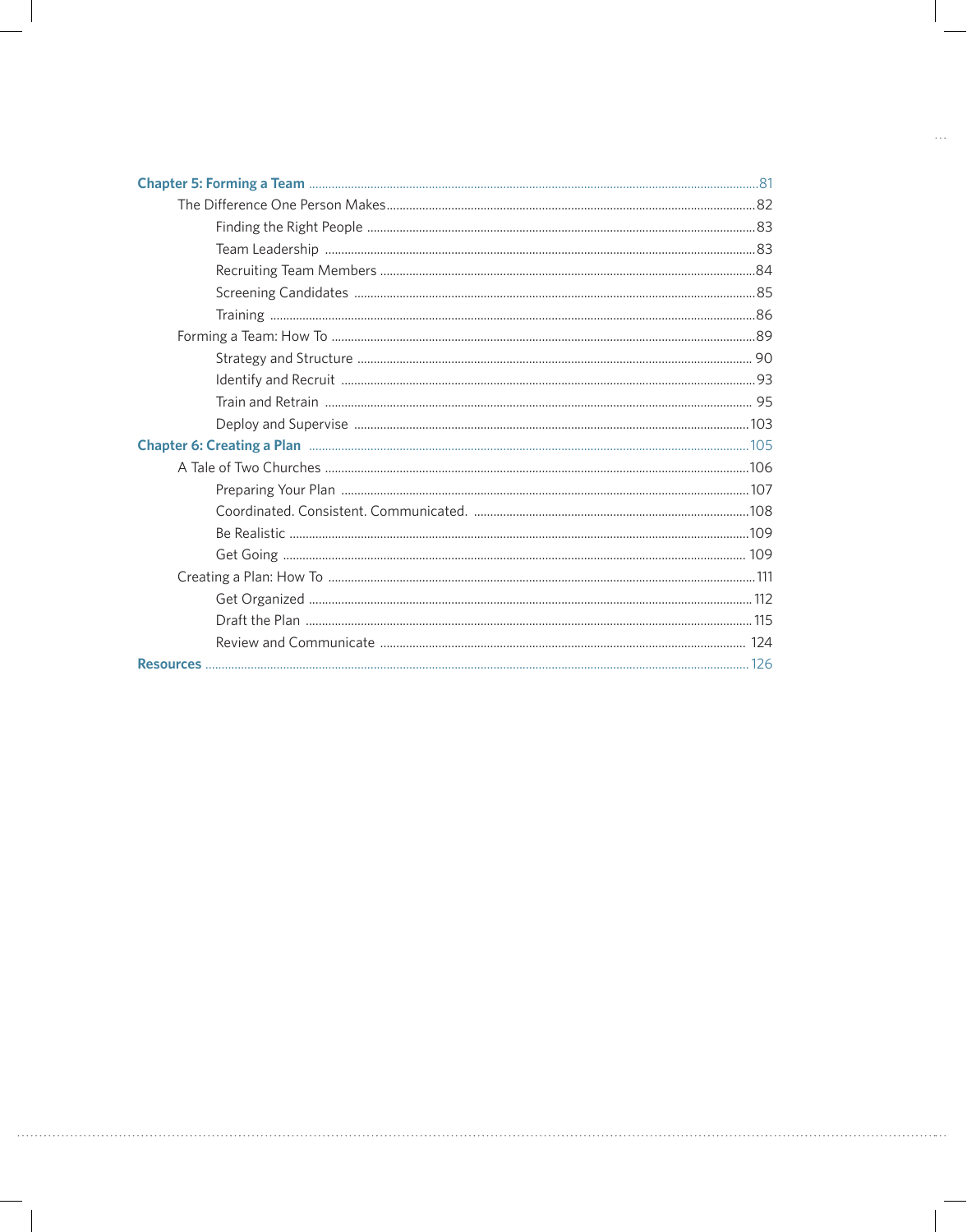### **Acknowledgements**

This guidebook was the concept of a group of forward-thinking people dedicated to developing a comprehensive safety resource for churches. Since its first publishing in 2011 more than 12,000 copies of the guidebook have been distributed. Now Group Publishing and Brotherhood Mutual Insurance Company® have joined forces to make this resource available to churches throughout the country.

### **Thank you to the following organizations for lending their experts to us in the research and development of this guidebook:**

Brotherhood Mutual—Ministry Security Advisory Council Center for Personal Protection and Safety Combatives Defensive Tactics International Christ's Church of the Valley, Peoria, Arizona Faith Family Church, Canton, Ohio Nicoletti-Flater Associates Saddleback Church, Lake Forest, California St. Paul Baptist Church, Peoria, Illinois Stockton Assembly of God, Stockton, Missouri Woodmen Valley Chapel, Colorado Springs, Colorado

#### **Thank you to the following for your dedication, knowledge, advice, time, and talents:**

Michael Allison, Caroline Aukeman, Tim Baron, Dave Benson, Laura Brown, Deana Croussore, Lisa Grote, James Hanson, Art Huerta, Dave Johnson, Robert Johnson, Don Knox, Jerry McConnell, John Nicoletti, Ph.D., Kevin Robertson, Mark Robison, Tina Lewis Rowe, Tim Schuhler, Randy Spivey, Jim Sporleder, Terry Taulbee, Mitzi Thomas, Jason Wade, Dave Walters (1958-2014), Hugh White, and Robert Wild.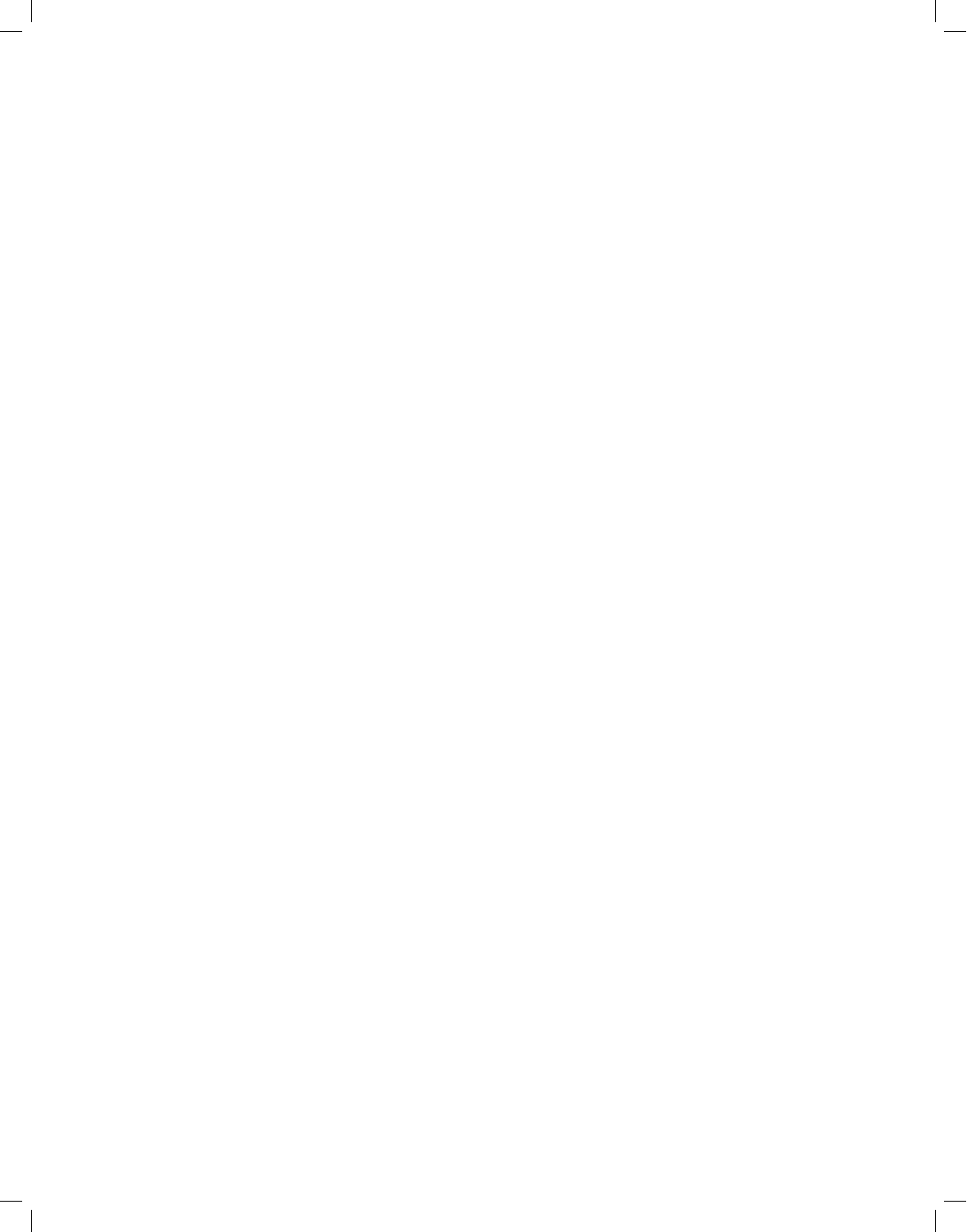## CHAPTER1<sup>e</sup> **Safety and Security in Churches 11 Churches**<br> *Understanding and responding to the need*

CHAPTER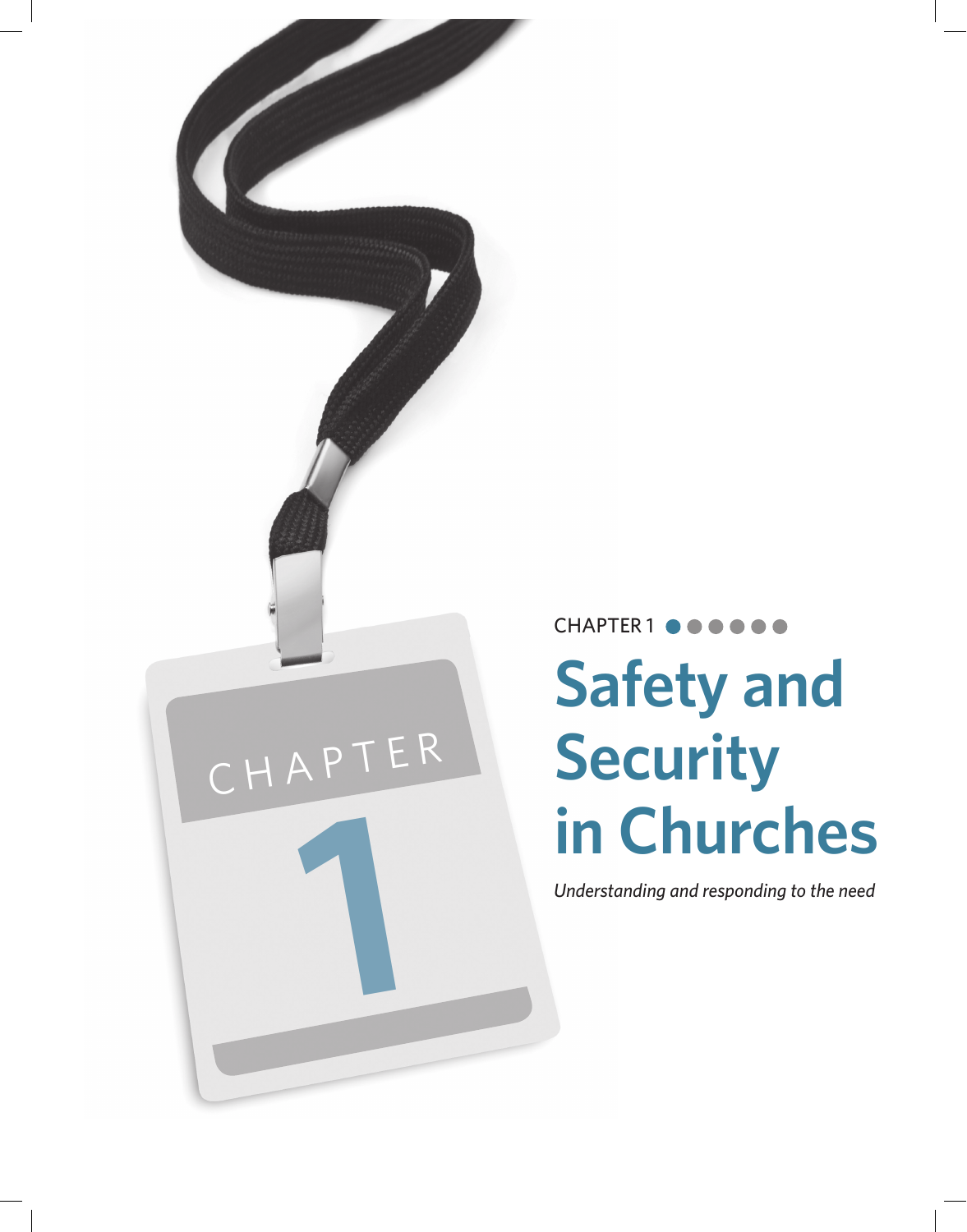### real-life challenge



*People bring their issues with them to church. When the front doors are open and the welcome mat is rolled out, churches have to be prepared for who, and what, walks in.*

### **The Time Is Now**

DEVELOPING A SAFETY AND SECURITY MINISTRY

These days, the news is all too familiar. Another tragedy at church.

A man waits in the sanctuary for his estranged wife and shoots her as they argue in the church's parking lot. A church's secretary is viciously beaten during a robbery at the church office. A child is taken from a Sunday school class by her non-custodial parent. A Christmas Eve service is disrupted when two armed robbers are found hiding among the worshippers and are forcibly removed by police. A woman suffers a heart attack during a funeral service at church.

When you hear of such tragedies, do you wonder what would happen if the same thing occurred at your church?

If your church has a safety and security program in place, you are better prepared to respond to these types of situations. If you don't have a safety and security program, your church is likely among the many that are unprepared to respond.

Being unprepared is no longer an option. Holding on to the idea that "It won't happen to us" is a dangerous mindset.

"We live in a broken and fallen world, and bad things can happen to good people—even to God's people," says Reverend Jerry McConnell, director of the ministry outreach division of the Center for Personal Protection and Safety in Spokane, Washington. "Jesus warned us that in this world we will have trouble. And we have learned in the twenty-first century that the church is not immune to the evil in the world. The church doesn't get a pass, and we don't have a bubble of protection over us that keeps us from experiencing trouble."

As the world breaks, broken people come to church. Some come to seek peace, while others come to vent their anger and frustration. Churches are a reflection of the world around them. The people who come to church—congregation members, visitors, friends, and strangers—bring their issues with them. When the front doors are open and the welcome mat is rolled out, churches have to be prepared for who, and what, walks in.

### **Lessons from the Secular World**

The concept of establishing safety and security plans for public places is not new. Schools have evacuation plans as well as shelter-in-place plans so students and staff know what to do and when to do it. Malls have security teams and protocols. Hospitals regularly deal with intensely emotional people and issues while continuing to serve and protect. These organizations meet the safety and security challenge with solid plans, well-trained teams, policies, and procedures.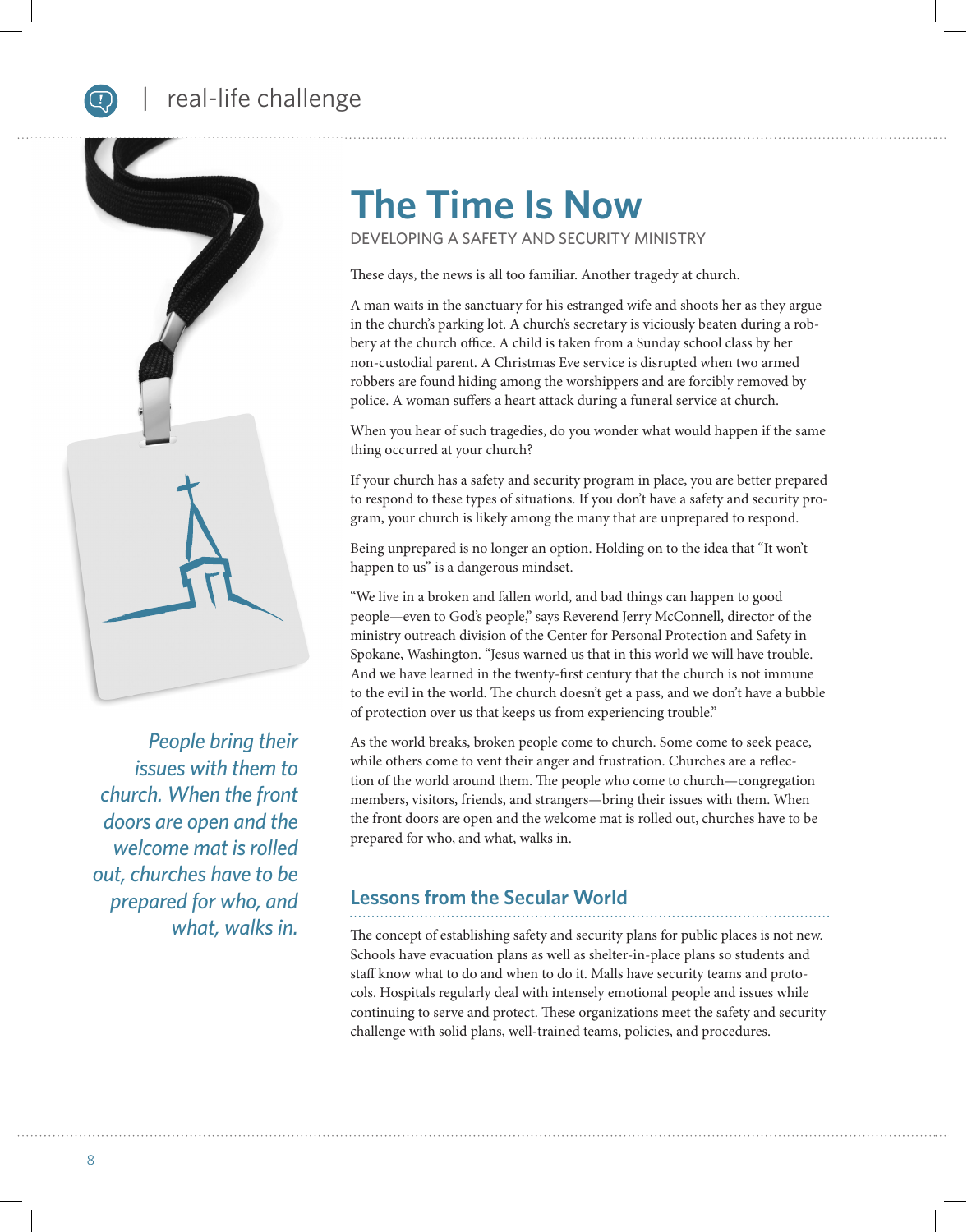People today expect reasonable measures to be in place to protect them and their families whether they are at work, at school, or at church. They may be shocked to know that many churches are not prepared to protect them. As more and more churches come to understand that they are as vulnerable to safety issues as other public places, the call for formalized safety and security programs grows.

"The members that attend any church—our church, your church—are not oblivious to what's happening in society today," says Bob Johnson, safety and security director at Christ's Church of the Valley in Peoria, Arizona. "Society has changed. It's more violent. People expect that when they come to church, we're going to protect them and their families on Saturday or Sunday, just as they expect the school to protect their kids Monday through Friday."

Churches can look to the experiences and best practices of the secular world for a perspective on developing safety and security plans. While a church and a hospital may have operational aspects in common, the church's focus is different. It's ministry. Churches need to protect their people and, at the same time, minister to the broken and hurting. For a safety and security program to fit within a church, it must function as a ministry of the church.

### **A Commitment to Ministry**

At Saddleback Church, the security team is a ministry just like the missions team, the children's team, and the maintenance team.

"Each one plays a role in making it all come together," says Kevin Robertson, safety and security manager at Saddleback Church. "I tell our team members that every person will be treated in a Christ-like manner. In our ministry, we deal with some difficult situations and people. However, one day that person may open up and let God in to soften their heart. We have no way of knowing when. Only God knows the timing of that."

Often people come to church because they don't know where else to go. They're hurting. They're in need. A ministry-focused safety and security team's job is to be vigilant and aware while maintaining the church's welcoming environment.

"We had an individual who was mentally ill and, by choice, off his medication," Robertson recalls. "He chose not to work and was living on the streets. He'd been offered help by many at our church and had always refused it. Off and on for about a year, our security team members would find this man on our campus late at night and let him know he could not stay there. He was always offered local shelter information but wasn't interested. One night he was found, along with two others, inside one of our classrooms. They had a jug of wine, a carton of cigarettes, and a small barbeque they planned to light a fire in for heat. We escorted him and the others off campus, and again we did it in a Christ-like way.

*People today expect reasonable measures to be in place to protect them and their families whether they are at work, at school, or at church. They may be shocked to know that many churches are not prepared to protect them.*

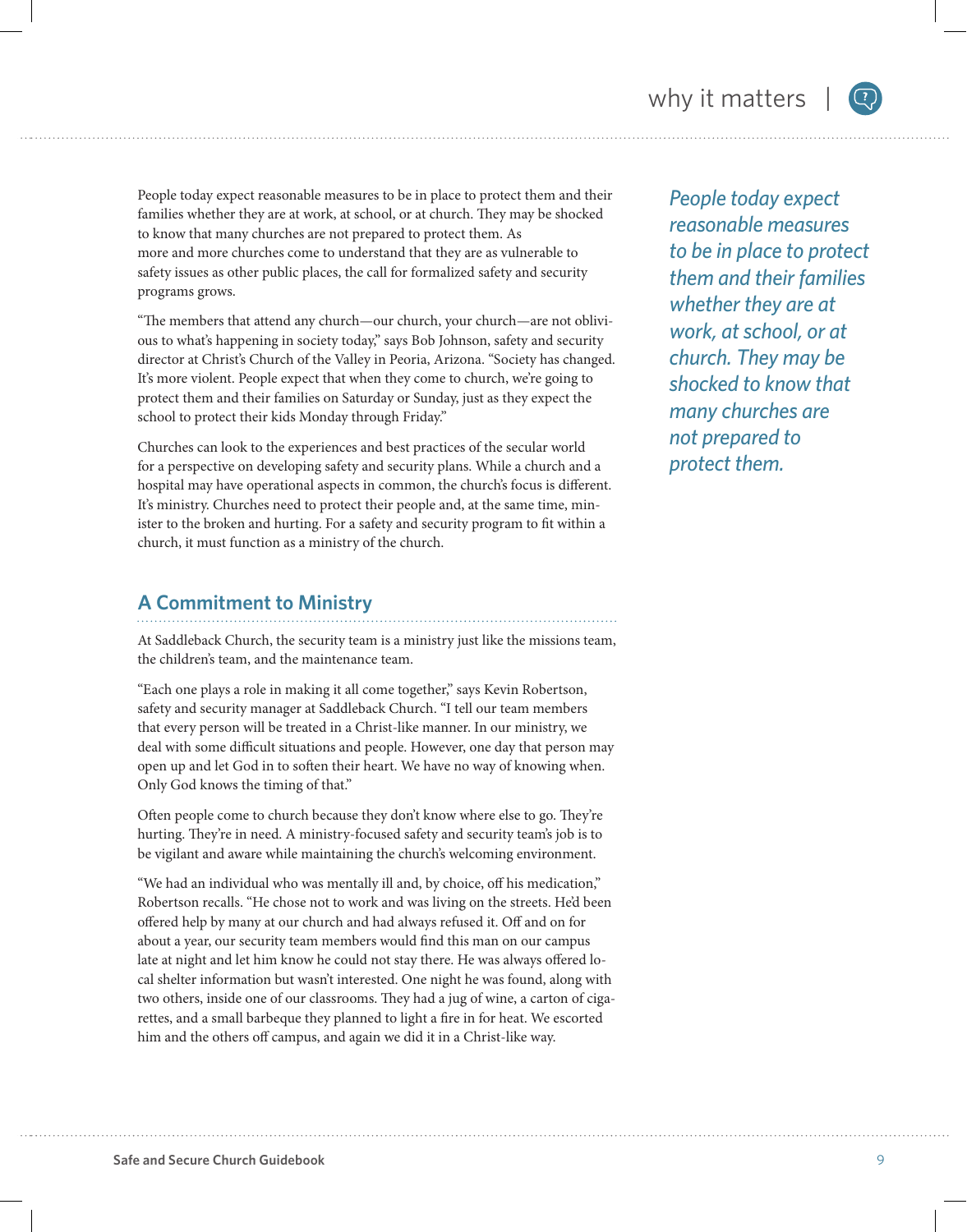### why it matters



*At Saddleback Church, the security team is a ministry just like the missions team, the children's team, and the maintenance team.*



Refer to the *Protecting Your Children*  **and Youth DVD** for tips and best practices for keeping your children and youth safe. "Many months later, on a Sunday morning, I saw this gentleman on campus. This time he looked different," remembers Robertson. "His long hair was clean and brushed, his clothes were clean, and his overall look was different. He walked up to me, extended his hand and said, 'I want to apologize to you and your team. I was a real headache to you this past year. I've gotten back on my meds, got a job, and have an apartment.'

"Reflecting on this, what if after the umpteenth time of escorting him off campus, we'd lost our patience and were heavy-handed?" says Robertson. "Would it be out of the realm of possibility that this man might have thought, 'Well, if that's the way Christians are, I sure don't want any part of them'? But we didn't. We knew that God had His timing and He'd work on this man's heart. Sure enough, He did. Isn't that what ministry is all about?"

### **Children First**

The very characteristics of a church community that appeal to parents are the same ones that present some of the greatest safety challenges with their children: openness, acceptance, caring adults, lots of activity. Job one for every safety and security ministry is to protect those who cannot protect themselves.

"Ask 100 people from 100 different churches, 'What's the number one concern in safety and security in your church?' Every one of them will say, 'The children come first. Go protect the children.' That's where we need to start," says Johnson. "How? You put policies in place, regardless of the size of your church, to make sure that the right person is picking up the right child. And you have a process in place to make sure that you're watching. Watching that there isn't someone there, someone nearby, who could take one of your kids."

The person who wants to take one of your children is not likely to be a stranger. A non-custodial parent who knows that Mom or Dad takes the child to church every Saturday evening or Sunday morning is more likely to try to pick up his or her child. Beyond the policies and procedures for protecting the children's ministry, the safety and security team will need to be aware of the legal orders that affect the children and youth in their care. At a minimum, safety and security experts recommend churches establish check-in, check-out procedures and follow a comprehensive screening process with everyone who works with children and youth.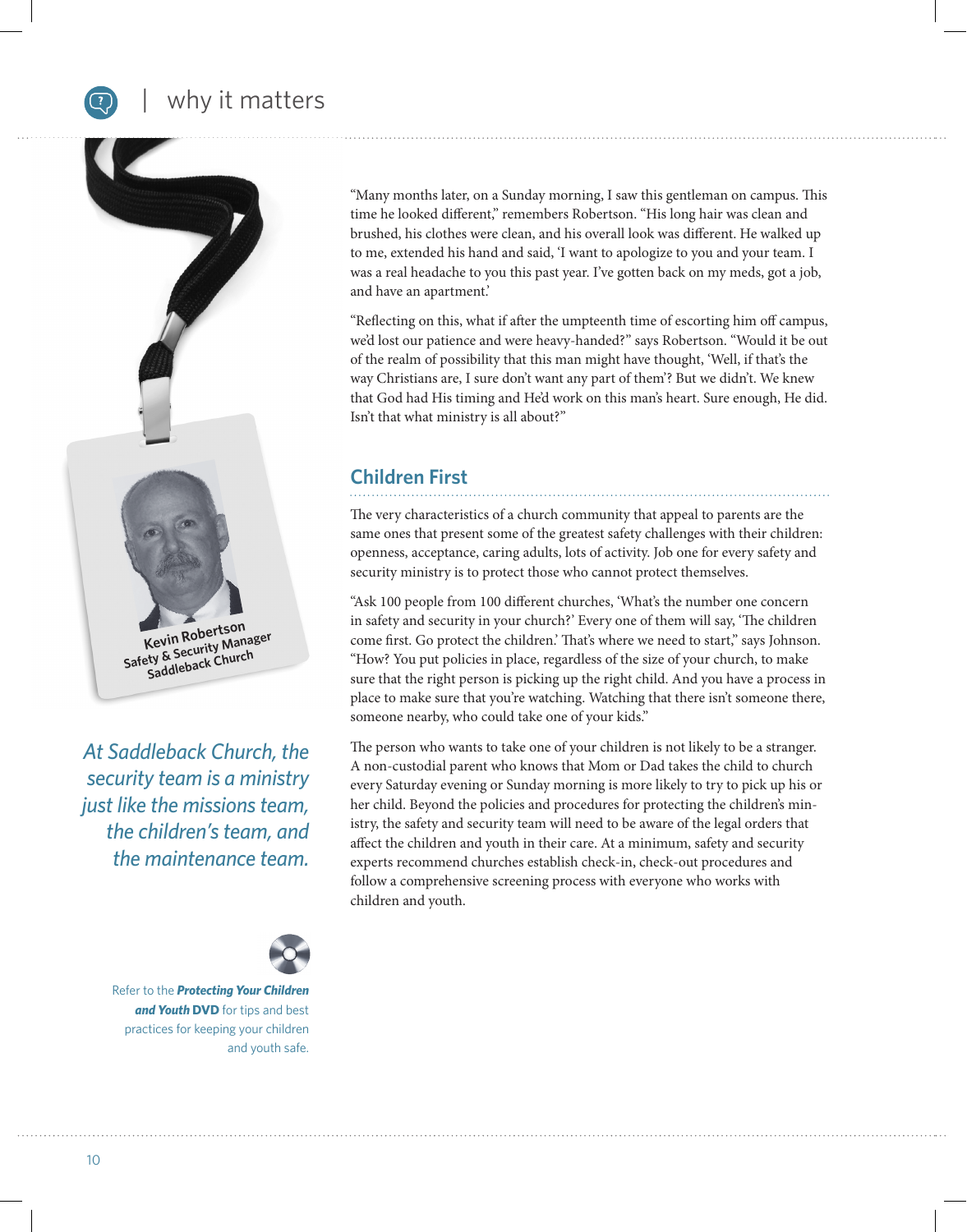### **Start Today**

The time for church safety and security is now.

Your church is more likely to experience a medical or weather emergency than a violent act by an armed person, or even a homeless person setting up residence in one of your classrooms.

Regardless of the nature of the issue, you don't want to find out after an incident that you have a safety or security gap you haven't addressed. Nor do you want to leave your church's safety and security to chance or to untrained people who may do more harm than good. It's better to be prepared to protect and minister rather than just react in the moment.

A safety and security mindset does not just happen. It takes someone who is passionate about creating a program that is focused on ministry. It takes coordination with leadership and other ministries. It takes planning. And it takes a team.

"My philosophy is to trust in God and know that I need to do my part," says Robertson. "God entrusted us to care for His people, and one day we'll have to give an accounting to Him as to how we shepherded His flock. Providing as safe an environment as possible is part of that responsibility.

"Don't get discouraged if you don't get full support from your church leadership in the beginning," says Robertson. "It's a journey, and it will take time. Church safety and security is a foreign concept to many people. Know that all things happen in God's time. With prayer, perseverance, and patience, it will happen.

"My pastor refers to crawl steps, walk steps, and then run steps," says Robertson. "Give it a great deal of prayer. God will let you know how to start this ministry. Suggest baby steps to your leadership, just a crawl step at first. As time moves on, you can nurture them into a walk step and so on. It may take years, but in the end you can look back and see all the progress that has been made, and God will be pleased."

*A safety and security mindset does not just happen. It takes someone who is passionate about creating a program that is focused on ministry.*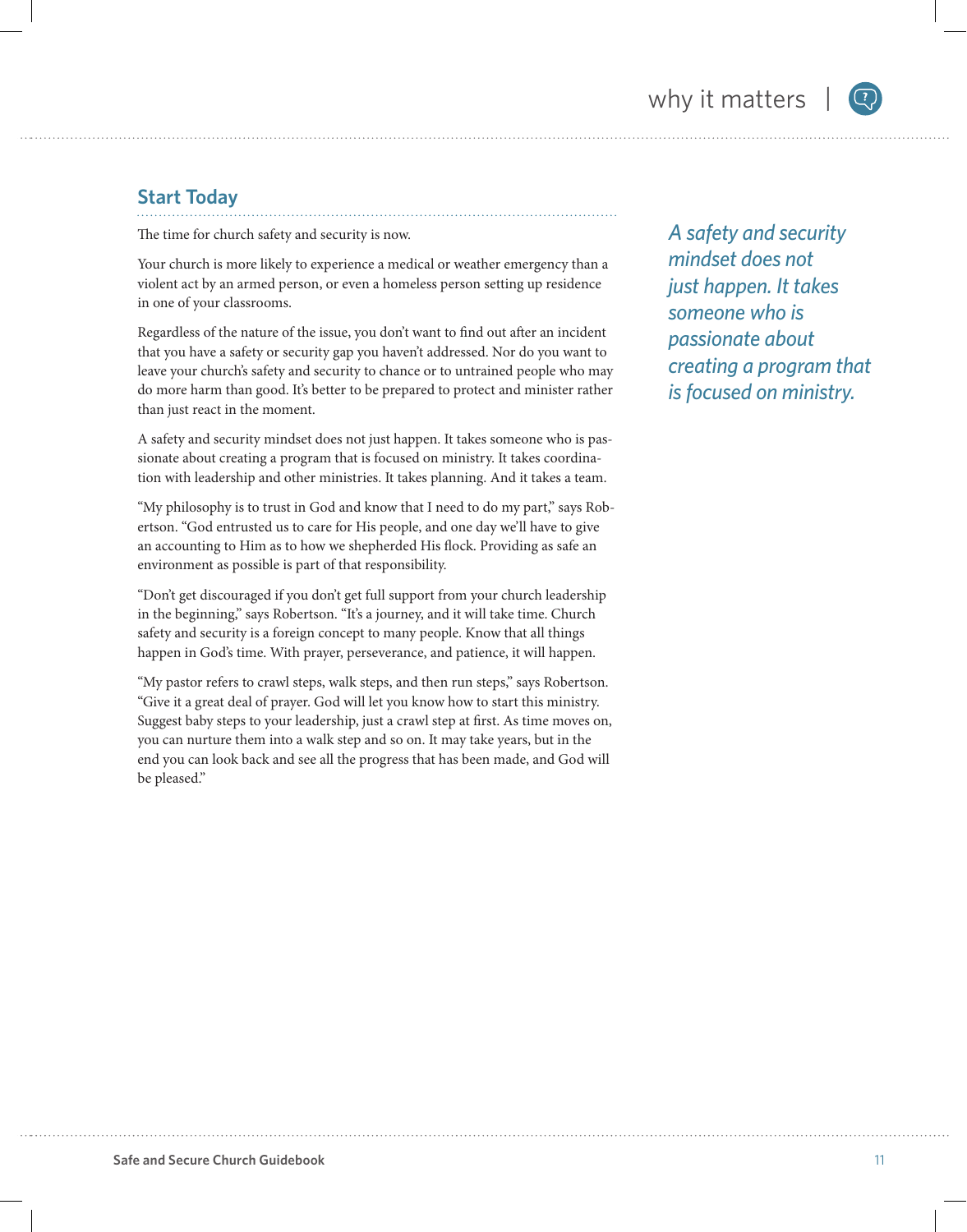

### **Do you have five minutes?**

**Try these ideas for making the most of your micro moments:**

- **Identify weaknesses.** When you think about safety and security at your church, what area needs immediate attention?
- **Think children first.** If you could change one thing in your children's area to increase safety and security, what would it be?
- **Examine past incidents.** What events have made your members or leadership anxious?
- **Take a look around.** How is your church affected by your community? What safety and security issues do other churches face?
- **Assess preparedness.** Are you ready to address the issues that people bring to church?